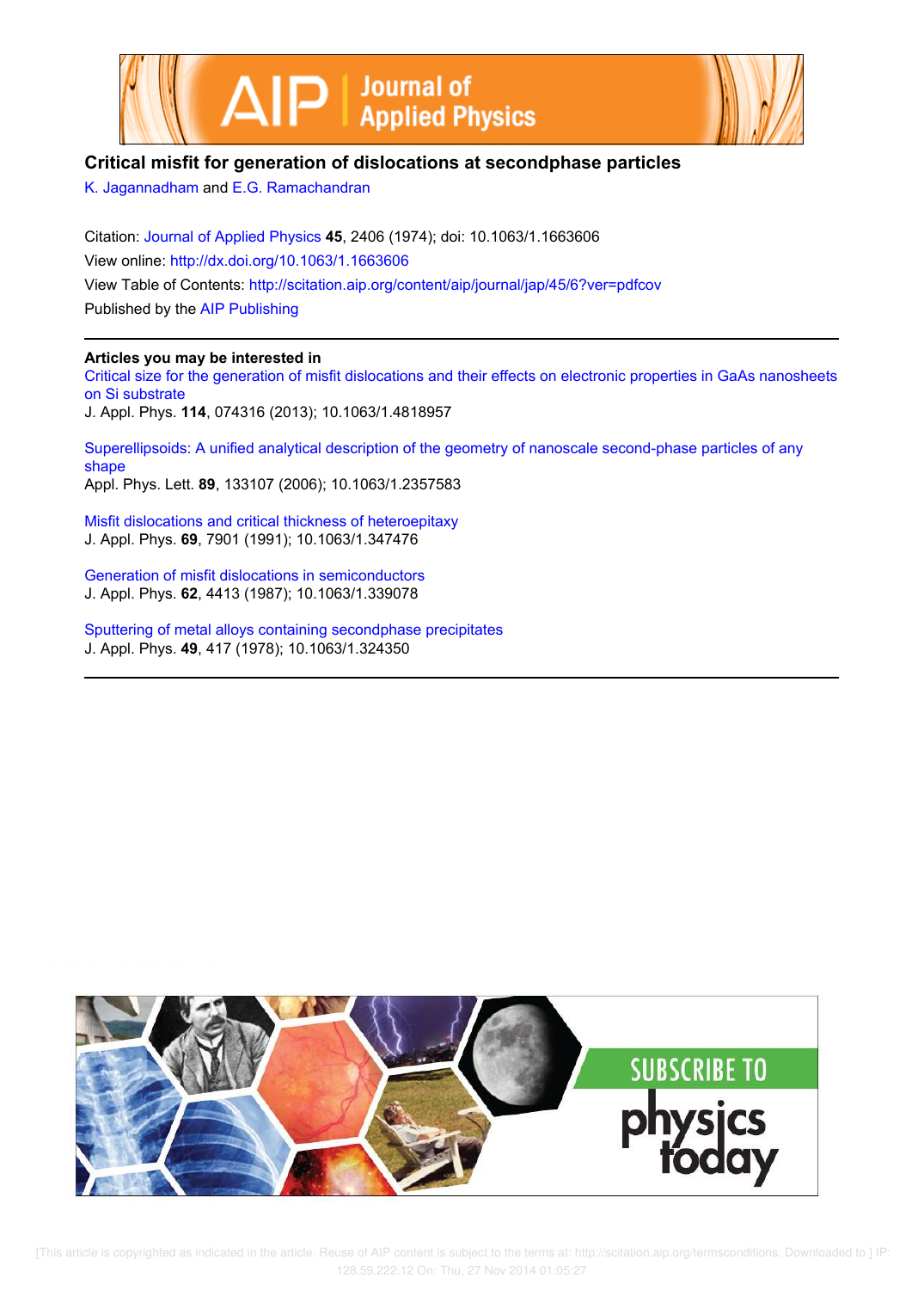# **Critical misfit for generation of dislocations at second-phase particles**

#### **K. Jagannadham and E.G. Ramachandran**

*Department of Metallurgy, Indian Institute of Technology, Madras, India*  (Received 23 August 1973)

The generation of dislocation loops around spherical second-phase particles by various models is examined. A theoretical lower limit to the critical misfit is obtained and it is found to agree with the experimentally observed values.

#### **I. INTRODUCTION**

In the past considerable attention has been given to the generation of dislocations due to misfits around second-phase particles.  $1-4$  Ashby and Johnson<sup>2</sup> have proposed a model for generation of a shear loop around a spherical particle and showed that a prismatic loop forms by double cross slip of the shear loop. A quantitative criterion for generation of dislocations is given by Ashby and Johnson by defining an upper limit to the misfit for which the energy barrier for the formation of a dislocation loop vanishes and a lower limit for which the energy change during the formation of a dislocation loop as a function of size of the loop becomes negative. The upper limit is the same as that given by Weatherly.<sup>1</sup> The lower limit gives the misfit due to which a stable loop can form. In this paper the model offered by Ashby and Johnson is reexamined and a theoretical lower limit to the critical misfit is given. The discussion is extended to the generation of climb loops by a mechanism suggested by Matthews and Mader. <sup>4</sup>

#### **II. EXPERIMENTAL EVIDENCE**

The experimentally observed values of critical misfit for dislocation generation in a Cu-SiO<sub>2</sub> system by Ashby et  $al.$ <sup>5</sup> and in a Cu-Co system by Philips<sup>6</sup> and by Brown  $et al.$ <sup>3</sup> are much lower than the theoretical values obtained by Ashby and Johnson.<sup>2</sup> Conclusions on recent experimental observation on the formation of dislocation loops around nitride particles in niobium by Dahlstrom and Eyre7 have shown that the mechanism of generation of loops is closely akin to that given by Ashby and Johnson.<sup>2</sup> In addition, formation of two dislocation loops simultaneously on both sides of the second-phase particle is observed instead of a single loop that is assumed to form in the model of Ashby and Johnson. It is this experimental observation that motivated the authors to reexamine the changes in the energy of formation of dislocation loops.

#### **III. THEORETICAL MODELS**

#### **A. Two dislocation loops form simultaneously on either side of the particle and on the same slip plane (model 1)**

Consider, as shown in Fig. 1, two dislocation loops formed on either side of the particle on a slip plane of maximum shear stress which is situated at a height of  $z = R_{\alpha}/\sqrt{2}$ . The spherical particle with its center at the origin has a radius  $R_{\rho}$ . The curved dislocation loops are approximated by rectangular loops ABCD and EFGH as in the model of Ashby and Johnson. The energy change during generation of the two dislocation loops consists of the following three terms:

(a) The work done by the shear stress (in this case the  $\tau_{\alpha}$  component) around the misfitting particle decreases the energy of the system. This term is the same as that given by Ashby and Johnson, but in the present model two dislocation loops should be considered in calculating the total work done. Work done by the shear stress in the formation of a single dislocation loop is

$$
W = \int_{\text{loop area}} b \tau_{xd} dA
$$
  
=  $-6G\varepsilon z R_p^3 b \int_{c_1}^{c_1} \int_c^{c_2} \frac{x dx dy}{(x^2 + y^2 + z^2)^{5/2}}$ , (1)

where  $c_1 = \frac{1}{2}\sqrt{\pi}r_i$ ,  $r_i$  is the loop radius, *b* is the Burgers vector of the loop,  $dA$  is the element of area,  $\epsilon$ is the misfit around the particle, G is the shear modulus, and  $c$  is the distance from the origin on the *<sup>X</sup>*axis at which the loop is generated on the slip plane  $(c=R_p/\sqrt{2})$ . Evaluation of the integral by using *z*  $= R_{\circ} / \sqrt{2}$  gives the work done in terms of the loop size.

(b) The self-energy of the dislocation loops increases the energy of the system. The self-energy in the formation of a single dislocation loop is

$$
E_s = \frac{Gb^2 r_I}{4} \left( \frac{2 - \nu}{1 - \nu} \right) \left[ \ln \left( \frac{8r_I}{b} \right) - 2 \right],
$$
 (2)

where  $\nu$  is Poisson's ratio.

(c) The interaction energy between the two dislocation loops ABCD and EFGH decreases the energy of the system. This term is calculated by considering the piecewise interaction of the dislocation segments (see, for example, Hirth and Lothe<sup>8</sup>). This procedure, which gives sufficiently accurate values, has been adopted to simplify the lengthy numerical calculations involved in using the theory of curved dislocations. The interaction energy between the two dislocation loops ABCD and



FIG. 1. Coordinate system and position of the dislocation loops in model 1 when they form on the same slip plane. The particle is situated at the origin. Coordinates of the points: A  $(R_p/\sqrt{2} + r_p/\sqrt{\pi}/2, P_p/\sqrt{\pi}/2, R_p/\sqrt{2})$ ; B  $(R_p/\sqrt{2} + r_p/\sqrt{\pi}/2, r_p/\sqrt{\pi}/2, R_p/\sqrt{2})$ ;  $C(R_p/\sqrt{2}, r_1\sqrt{\pi}/2, R_p/\sqrt{2})$ ; and D  $(R_p/\sqrt{2}, -r_1\sqrt{\pi}/2, R_p/\sqrt{2})$ .

2406 Journal of Applied Physics, Vol. 45, No.6, June 1974

Copyright © 1974 American Institute of Physics 2406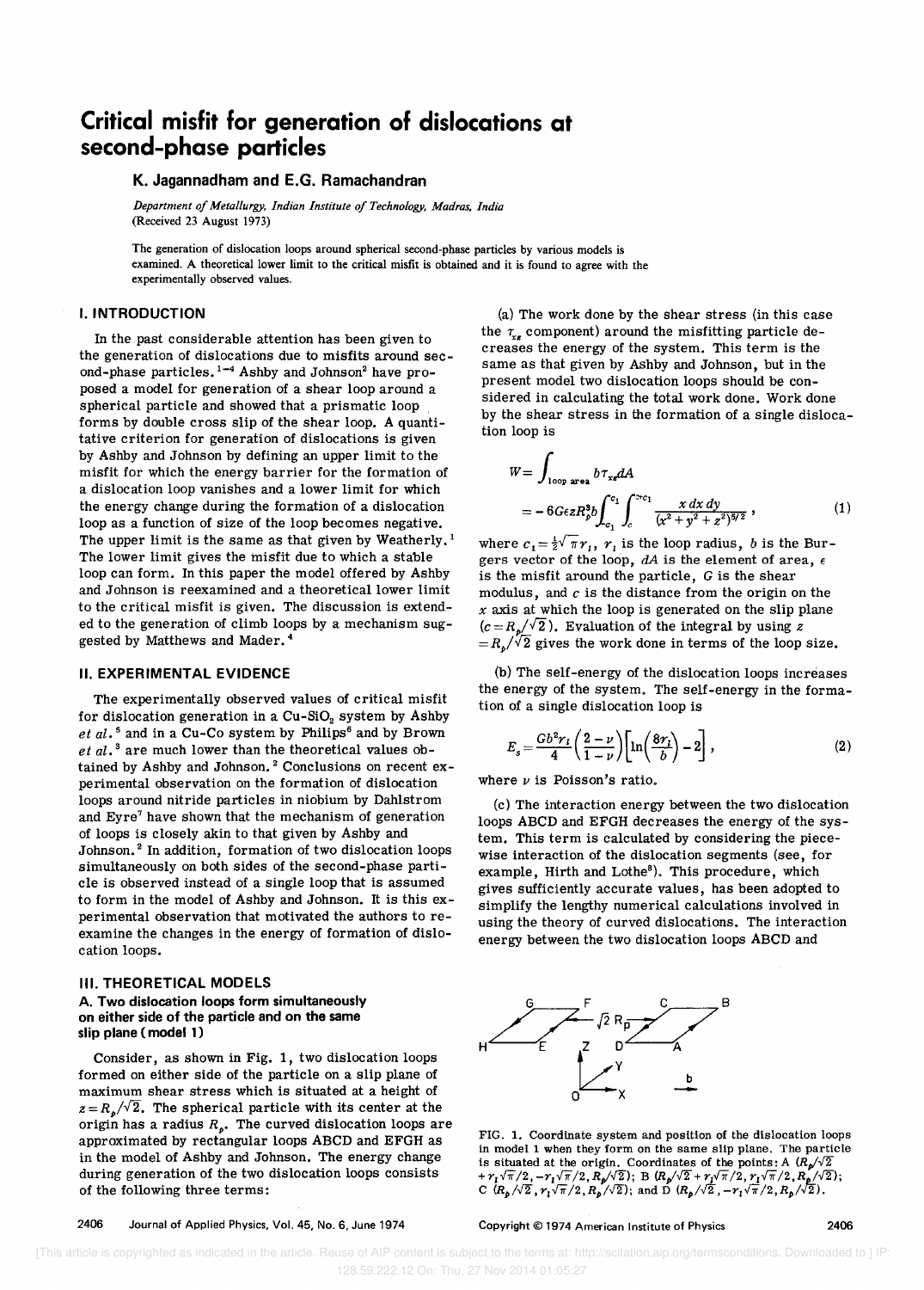

FIG. 2. Coordinate system and position of the dislocation loops in model 2 when they form on two parallel planes. The particle is situated at the origin. In this model the loops are on one side of the particle. The coordinates of the points are same as for Fig. 1.

EFGH is

$$
E_{\text{int}} = 2[E(AB, EF) + E(BC, GF) + E(DA, GF)] + E(CD, EF) + E(AB, GH).
$$
 (3)

In the above equation,  $E(AB, EF)$  is the interaction energy between the segments AB and EF and the other terms have the same significance. The interaction energy between other segments of the two loops is found to be zero. Expressions for the interaction energy between various segments are obtained from the formulas given by Hirth and Lothe.<sup>8</sup> However, for simplicity, the lengthy expression for the total interaction energy between the two loops is not given here. The interaction energy  $E_i^1$  with the system considered to be one dislocation loop is taken as one-half the value of  $E_{int}$ . The net change in the energy of the system in considering one dislocation loop is

$$
E^{(1)} = E_s + E_i^{(1)} - W, \tag{4}
$$

where the superscript within parentheses is used to indicate the change in energy calculated by model 1.

#### B. Two dislocation loops form simultaneously on one side of the particle but on. two different slip planes (model 2)

Consider, as shown in Fig. 2, two dislocation loops formed on one side of the particle on slip planes of maximum shear stress which are situated at  $z = \pm R_s/\sqrt{2}$ . The curved dislocation loops are again approximated by rectangular loops ABCD and IJKL. The energy change during the generation of the two dislocation loops again consists of the same three terms as given in model 1 except that now the interaction energy between the loops is

$$
E_{\text{int}} = 2[E(AB, IJ) + E(AB, LK) + E(DA, LI) + E(DA, KJ)].
$$
\n(5)

The interaction between the other segments is found to be zero. The lengthy expression for the total interaction energy between the loops is not given for the reason mentioned earlier. The interaction energy  $E_i^2$  in the system considered to be one dislocation loop is taken as one-half the value of  $E_{int}$  given by Eq. (5). The net change in the energy of the system considered to be one dislocation loop is given by

$$
E^{(2)} = E_s + E_i^{(2)} - W,
$$
 (6)

where the superscript 2 in parentheses is used to indicate the change in energy calculated by model 2.

C. Four dislocation loops form simultaneously on all four sides of the particle and on two parallel slip planes (model 3)

This model is a superposition of the two previous models, and therefore it is not considered separately. In this case an additional interaction energy term arises due to the interaction between the loops situated diagonally opposite to each other, -e.g., between IJKL and EFGH.

#### IV. DISCUSSION

The results obtained in Sec. III will noW be analyzed numerically to determine whether the lower limit to the critical misfit required for the generation of dislocations is further lowered as a result of including the additional interaction energy term that arises in models 1 and 2. The change in the energy given by Eqs. (4) and (6) differs from that given by Ashby and Johnson<sup>2</sup> because they did not consider the formation of two dislocations loops. Therefore, the change in energy as given by Ashby and Johnson<sup>2</sup> is

$$
E = E_s - W, \tag{7}
$$

where the interaction energy term is absent. The values of misfit at which  $E$ , given by Eqs. (4), (6), and (7) becomes negative at some value of loop size as the size increases, have been evaluated numerically and reported in Fig. 3. The experimentally observed values of critical misfit are also shown. 3,5,6,9 It can be seen that the lower limit to the misfit obtained by the model of Ashby and Johnson is much higher than that obtained by models 1 and 2. It is also seen that all the experimentally observed values of misfit including the Cu-Co



FIG. 3. Lower limit of the misfit around the particle, shown as a function of loop size. Experimentally observed values are also shown.

J. Appl. Phys., Vol. 45, No.6, June 1974